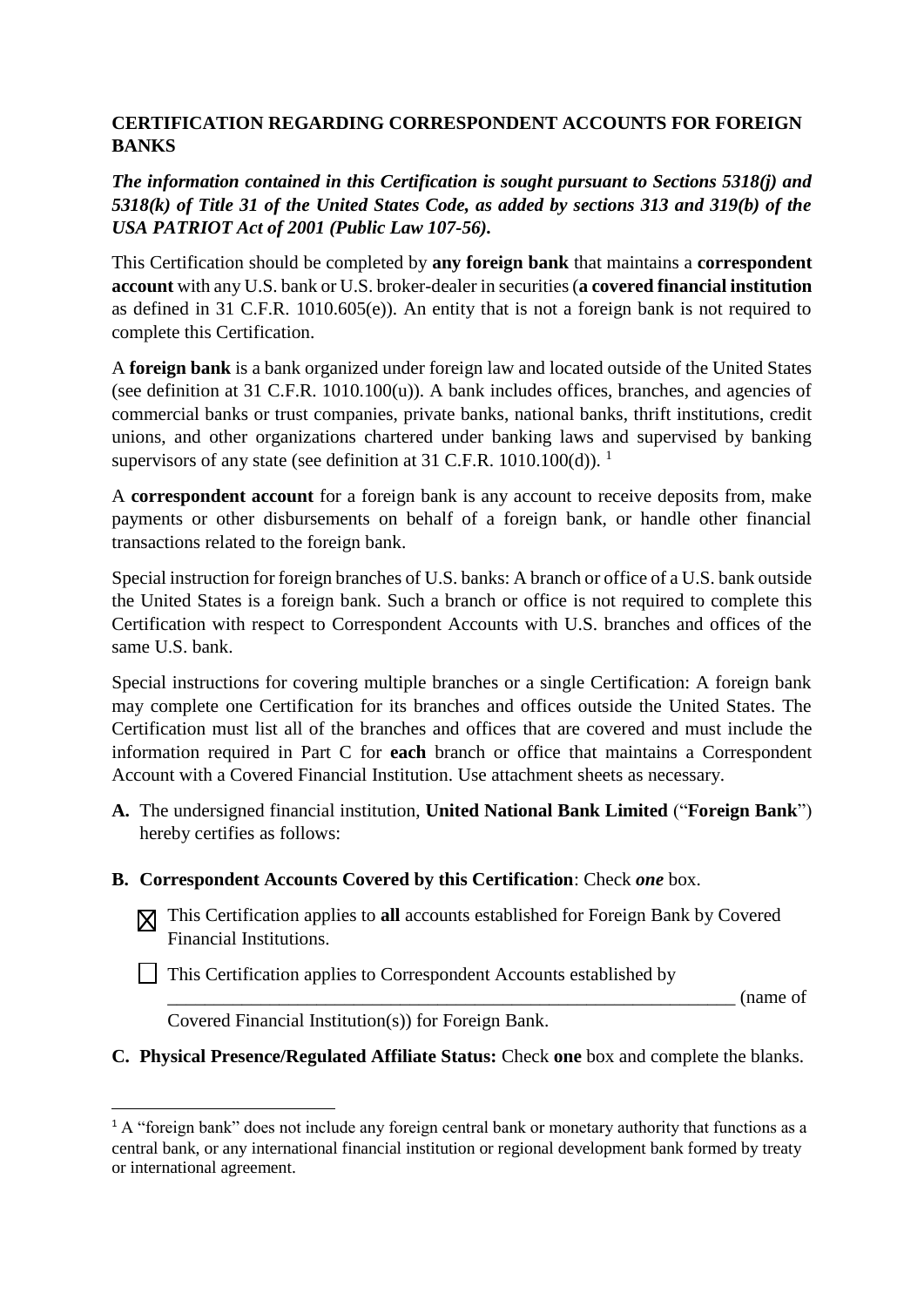Foreign Bank maintains a *physical presence* in any country. That means:

- Foreign Bank has a place of business at the following street address: **2 Brook Street, London, W1S 1BQ, United Kingdom**, where Foreign Bank employs one or more individuals on a full-time basis and maintains operating records related to its banking activities.
- The above address is in **United Kingdom**, where Foreign Bank is authorized to conduct banking activities.
- Foreign Bank is subject to inspection by **the Prudential Regulation Authority and the Financial Conduct Authority,** the banking authority that licensed Foreign Bank to conduct banking activities.

Foreign Bank does not have a physical presence in any country, but Foreign Bank is a **regulated affiliate**. That means:

- Foreign Bank is an affiliate of a depository institution, credit union, or a foreign bank that maintains a physical presence at the following street address: where it employs one or more persons on a full-time basis and maintains operating records related to its banking activities.
- The above address is in \_\_\_\_\_\_\_\_\_\_\_\_\_\_\_\_\_\_\_\_\_\_\_ (insert country), where the depository institution, credit union, or foreign bank is authorized to conduct banking activities.
- Foreign Bank is subject to supervision by \_\_\_\_\_\_\_\_\_\_\_\_\_\_\_\_, (insert Banking Authority), the same banking authority that regulates the depository institution, credit union, or foreign bank.

Foreign Bank does **not have** a physical presence in a country and is **not a regulated affiliate**.

- **D. Indirect Use of Correspondent Accounts:** Check box to certify.
	- $\boxtimes$  No Correspondent Account maintained by a Covered Financial Institution may be used to indirectly provide banking services to certain foreign banks. Foreign Bank hereby certifies that it does **not** use any Correspondent Account with a Covered Financial Institution to indirectly provide banking services to any foreign bank that does not maintain a physical presence in any country and that is not a regulated affiliate.
- **E. Ownership Information:** Check box 1 or 2 below, **if applicable**.
	- 1. **Form FR Y-7 is on file.** Foreign Bank has filed with the Federal Reserve Board a current Form FR Y-7 and has disclosed its ownership information on Item 4 of Form FR Y-7. 2.
	- 2. **Foreign Bank's shares are publicly traded.** Publicly traded means that the shares are traded on an exchange or an organized over-the-counter market that is regulated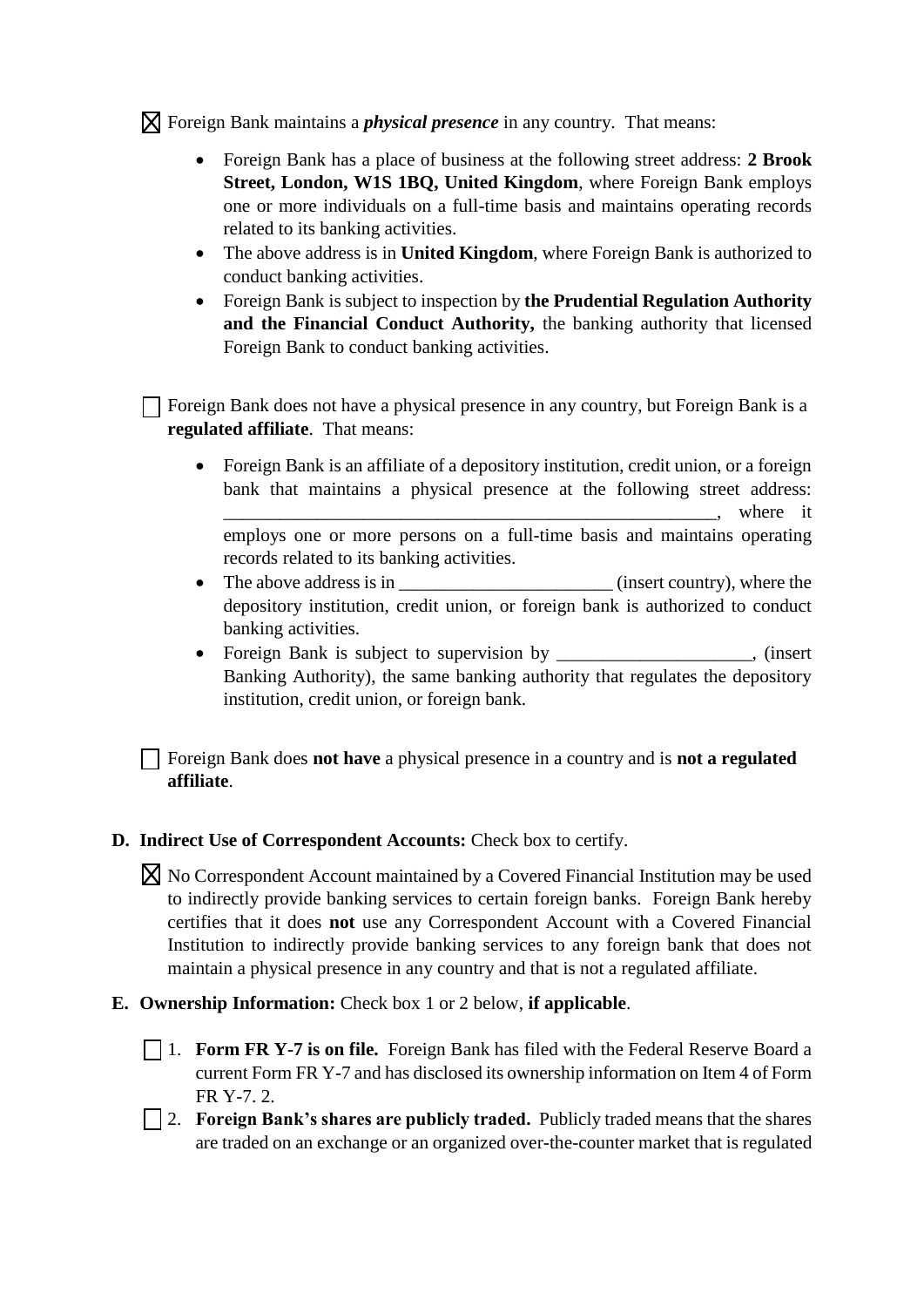by a foreign securities authority as defined in section  $3(a)(50)$  of the Securities Exchange Act of 1934 (15 U.S.C. 78c(a)(50)).

If **neither** box 1 or 2 of Part E is checked, complete Item 3 below, **if applicable**.

3. Foreign Bank has **no owner(s)** except as set forth below. For purposes of this Certification, **owner** means any person who, directly or indirectly, (a) owns, controls, or has power to vote 25 percent or more of any class of voting securities or other voting interests of Foreign Bank; or (b) controls in any manner the election of a majority of the directors (or individuals exercising similar functions) of Foreign Bank. For purposes of this Certification, (i) **person** means any individual, bank, corporation, partnership, limited liability company or any other legal entity; (ii) **voting securities or other voting interests** means securities or other interests that entitle the holder to vote for or select directors (or individuals exercising similar functions); and (iii) members of the same  $family<sup>2</sup>$  shall be considered one **person**.

| <b>Name</b>                   | <b>Address</b>                              |
|-------------------------------|---------------------------------------------|
| United Bank Limited, Pakistan | UBL Building, Jinnah Avenue, Blue Area,     |
| $(55\% \text{ shares})$       | Islamabad / State Life Building No.1 I.I    |
|                               | Chundrigar Road, Karachi, Pakistan          |
| National Bank of Pakistan     | NBP Building, I.I Chundrigar Road, Karachi, |
| $(45\% \text{ shares})$       | Pakistan                                    |
|                               |                                             |
|                               |                                             |
|                               |                                             |
|                               |                                             |

## **F. Process Agent:** complete the following.

The following individual or entity: **National Bank of Pakistan** is a resident of the United States at the following street addresses: **100 Wall Street, 21st Floor, New York, NY 10005 USA** and **1875 Connecticut Avenue N.W. Washington, D.C. 20009**, and are authorized to accept service of legal process on behalf of Foreign Bank from the Secretary of the Treasury or the Attorney General of the United States pursuant to Section 5318(k) of title 31, United States Code.

## **G. General**

**.** 

Foreign Bank hereby agrees to notify in writing each Covered Financial Institution at which it maintains any Correspondent Account of any change in facts or circumstances reported in this Certification. Notification shall be given within 30 calendar days of such change.

Foreign Bank understands that each Covered Financial Institution at which it maintains a Correspondent Account may provide a copy of this Certification to the Secretary of the

<sup>&</sup>lt;sup>2</sup> The same family means parents, spouses, children, siblings, uncles, aunts, grandparents, grandchildren, first cousins, stepchildren, stepsiblings, parents-in-law and spouses of any of the foregoing. In determining the ownership interests of the same family, any voting interest of any family member shall be taken into account.